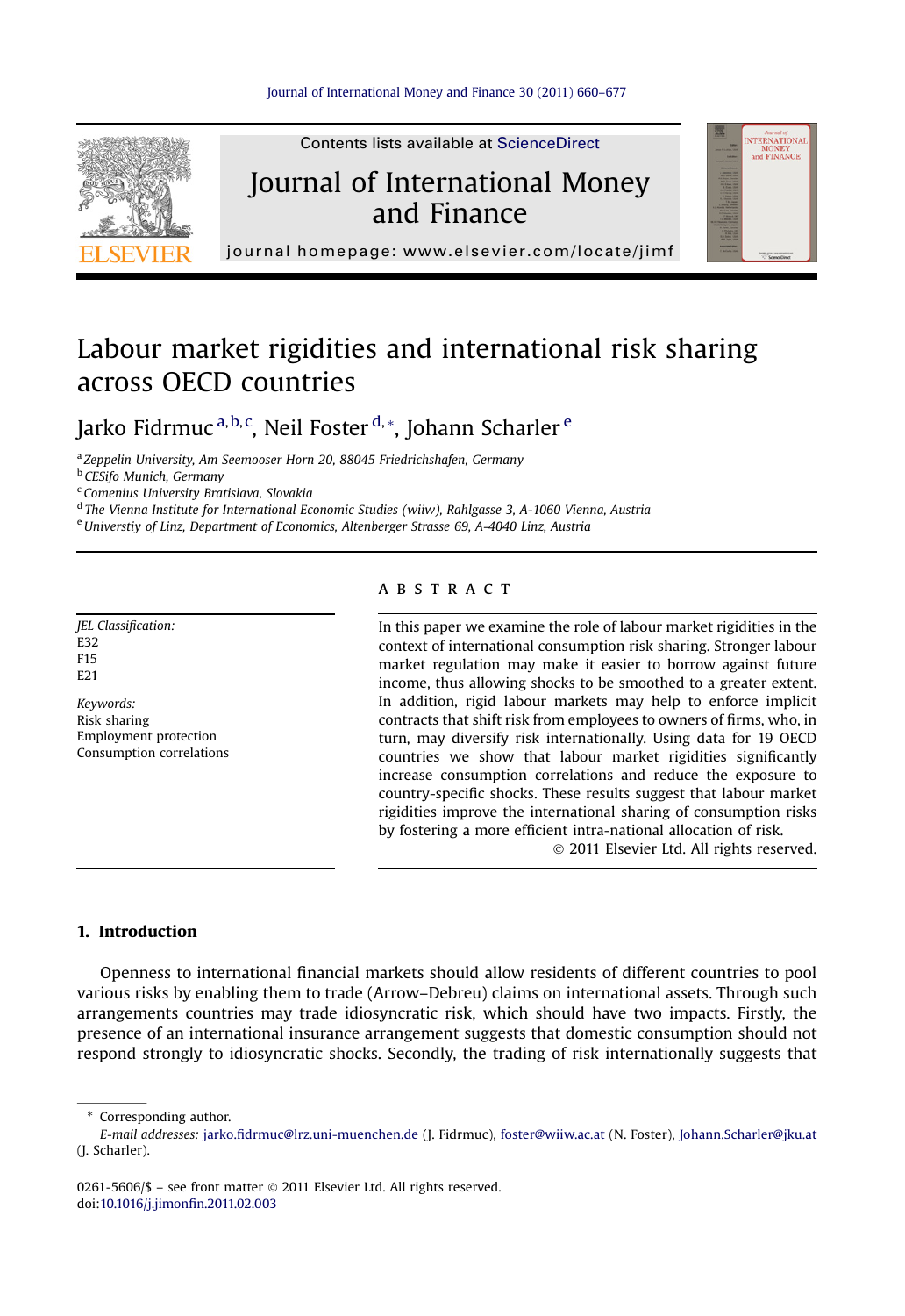consumption growth rates should be highly correlated across countries (see for example [Lewis, 1999;](#page--1-0) [Obstfeld and Rogoff, 2000\)](#page--1-0).

Empirical evidence however strongly indicates that international risk sharing is rather limited. [Ambler et al. \(2004\)](#page--1-0) argue that the high consumption correlations obtained in theoretical models are a major puzzle for international business cycle models and their most important shortcoming when compared to real world data.

A number of solutions to this puzzle have been proposed in the literature. Specific examples concentrating on the consumption correlation puzzle include [Backus et al. \(1992\)](#page--1-0) who allow for optimal capital investment and leisure choice in a Real Business Cycle model with productivity shocks. Their model suggests lower than perfect consumption correlations, but the predicted correlation is still higher than that found in the data. [Kehoe and Perri \(2002\)](#page--1-0) develop a model with limited contract enforceability that leads to endogenously incomplete markets. Their model generates consumption correlations that are also substantially lower than in a complete markets model. Other proposed solutions include [Stockman and Tesar \(1995\)](#page--1-0) who show that taste shocks in consumption potentially explain why international consumption correlations are low and [Baxter and Crucini \(1995\)](#page--1-0) who argue that a complete markets model can generate low consumption correlations if shocks are persistent. This last solution has been emphasized by [Becker and Hoffmann \(2006\)](#page--1-0) and [Artis and Hoffmann \(2008\)](#page--1-0) who argue that persistent shocks are harder to insure and require more elabourate financial markets. Taken in isolation however none of these proposals would appear to give a complete explanation of the consumption correlation puzzle, though [Lewis \(1996\)](#page--1-0) finds that allowing for the presence of both nontraded goods and institutional restrictions on capital flows can explain the limited amount of risk sharing between countries. A final explanation explored by [Lewis \(1999\)](#page--1-0) and [Obstfeld \(1994\)](#page--1-0) relates to the possibility that the gains from risk sharing are too small to encourage diversification.

In this paper, we propose and test another explanation for the lack of international risk sharing. In particular, we examine whether the regulation of domestic labour markets has implications for the international sharing of consumption risk. Our analysis is motivated by the observation that financial markets offer only very limited opportunities to insure risks related to labour income. Therefore, labour contracts may implicitly include insurance arrangements, with risk being shifted from labour income to profits [\(Azariadis, 1975\)](#page--1-0). Workers will generally pay for such insurance through a lower average, though less volatile, wage. Such arrangements may be efficient, since any risk associated with profit income can be diversified more easily on domestic and international financial markets. Our main hypothesis therefore is that insurance elements included in labour contracts lead to a more efficient intra-national allocation of risk, thereby fostering the international sharing of consumption risk. Since labour income risk typically accounts for a non-negligible portion of total risk, we argue that the lack of risk sharing at the international level may essentially be the consequence of the non-diversifiabitliy of labour income risk.

Highly regulated labour markets, by enforcing the insurance aspect of labour contracts and by shifting risk from wages to profits, may lead to greater international risk sharing if profit income is easier to diversify on capital markets. In addition, stronger labour market regulations may make future expected income streams less volatile. As such, future income can be used as collateral, providing workers with access to credit markets. Consequently, agents are able to smooth shocks by adjusting their net asset position. The easier access to credit markets provides a further channel through which labour market regulation may influence the amount of risk sharing that can be achieved.

The main result from our empirical analysis is that more rigid labour markets, which we proxy by the strictness of employment protection legislation, tend to increase the international correlation of consumption growth rates and reduce the exposure to country-specific output growth fluctuations. Thus, despite possible negative impacts on macroeconomic performance [\(Nickell,1997](#page--1-0)), stronger labour market protection appears to improve the international sharing of consumption risk. We are also able to show by splitting our index of employment protection regulation in to sub-categories that much of the impact of regulation on international risk sharing comes through regulations on temporary employment. This result is in line with the conclusion that stronger labour market regulations encourage risk sharing within and across countries by making future income more predictable. Given that temporary workers are less likely to have access to credit due to their incomes being less secure, stronger regulations on temporary employment by either making the income of temporary workers more secure or by reducing the extent of temporary employment, would allow income to be used as collateral.